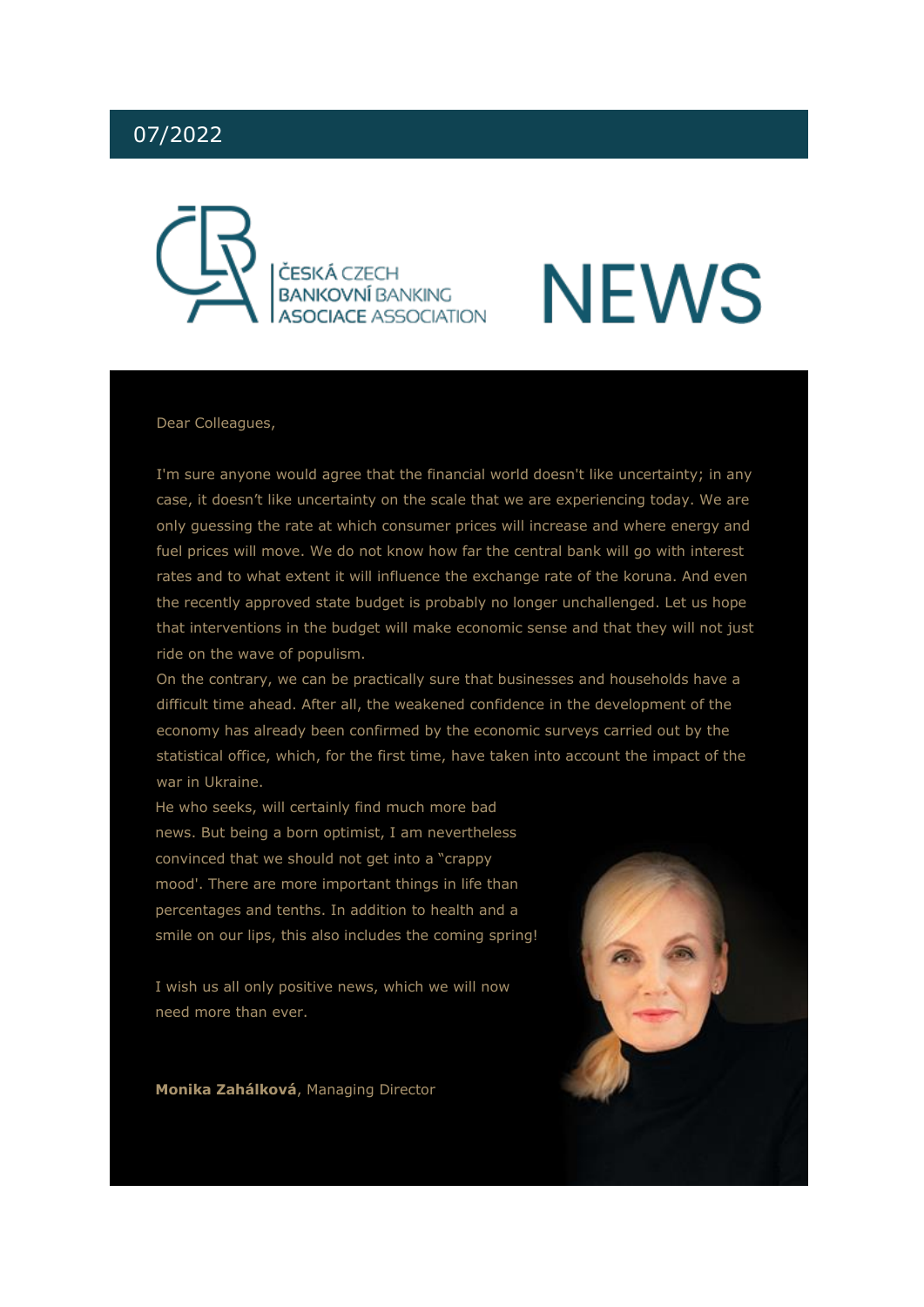

# **Banks help Ukrainians open accounts**



Dozens of thousands of Ukrainians fleeing the war have already opened current accounts. The numbers are still growing and, according to estimates made by the Czech Banking Association, some 70,000 had been opened as of 29 March. More than a thousand account opening contracts are being concluded directly at the refugee assistance centres every day, and more are being concluded directly at bank branches. At the same time, the Czech Banking Association has initiated talks on simplifying the methodology for persons' identification. The new methodology was developed after consultations with the Financial Analytical Office and with the Ministry of the Interior. *"We remain in contact with these authorities and we are ready to solve other issues promptly. Each bank assesses its own risks and decides to whom it will*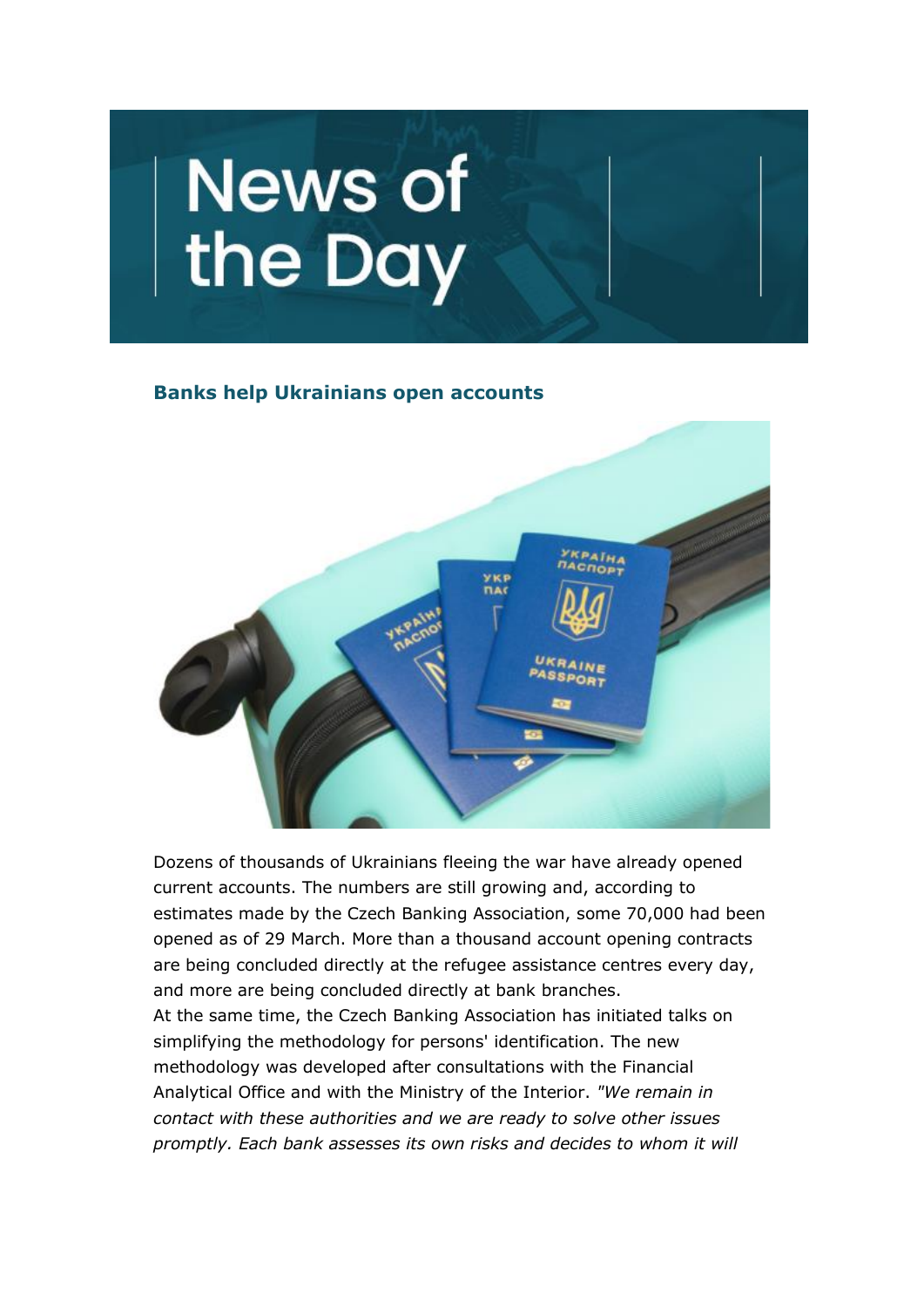*open an account. We try to help them as much as possible and simplify everything,"* said Monika Zahálková, the Managing Director of the CBA. Compared to other foreigners from countries outside the European Union, opening accounts for Ukrainian refugees is also easier in terms of submitting the required documents. In some banks they only need a biometric passport, while in others they need a stamp from the Alien Police Department, or a visa.

Mobile bank counters in assistance centres help to speed up the process. Other regional and smaller cities are joining those established in Prague. In addition to Brno and Ostrava, these include, for instance, Karlovy Vary, Liberec, Mladá Boleslav, Kutná Hora and Příbram. Other centres are under negotiation. Banks have approached Olomouc or Ústí nad Labem. The establishment of mobile counters was initiated by the Czech Banking Association, together with the Ministry of Labour and Social Affairs of the Czech Republic, mainly to help the overloaded Labour Offices, which are facing disproportionate numbers of applicants for benefits and where queues are forming for many hours.

Banks are also gradually removing the language barrier. They offer websites in Ukrainian, or instructions on how to use mobile banking. Ukrainian versions of internet banking have already appeared. Mobile branches have interpreters and the relationship managers are usually also fluent in Ukrainian. Because of this, banks are relocating their staff from the regions or hiring additional staff with linguistic skills.

Financial institutions offer a number of benefits to refugees. For example, in addition to free account opening and maintenance, they offer faster issuance of credit cards. Other benefits include waiving fees for sending money to Ukraine or for cash withdrawals using Ukrainian cards, or even a financial contribution when opening an account.

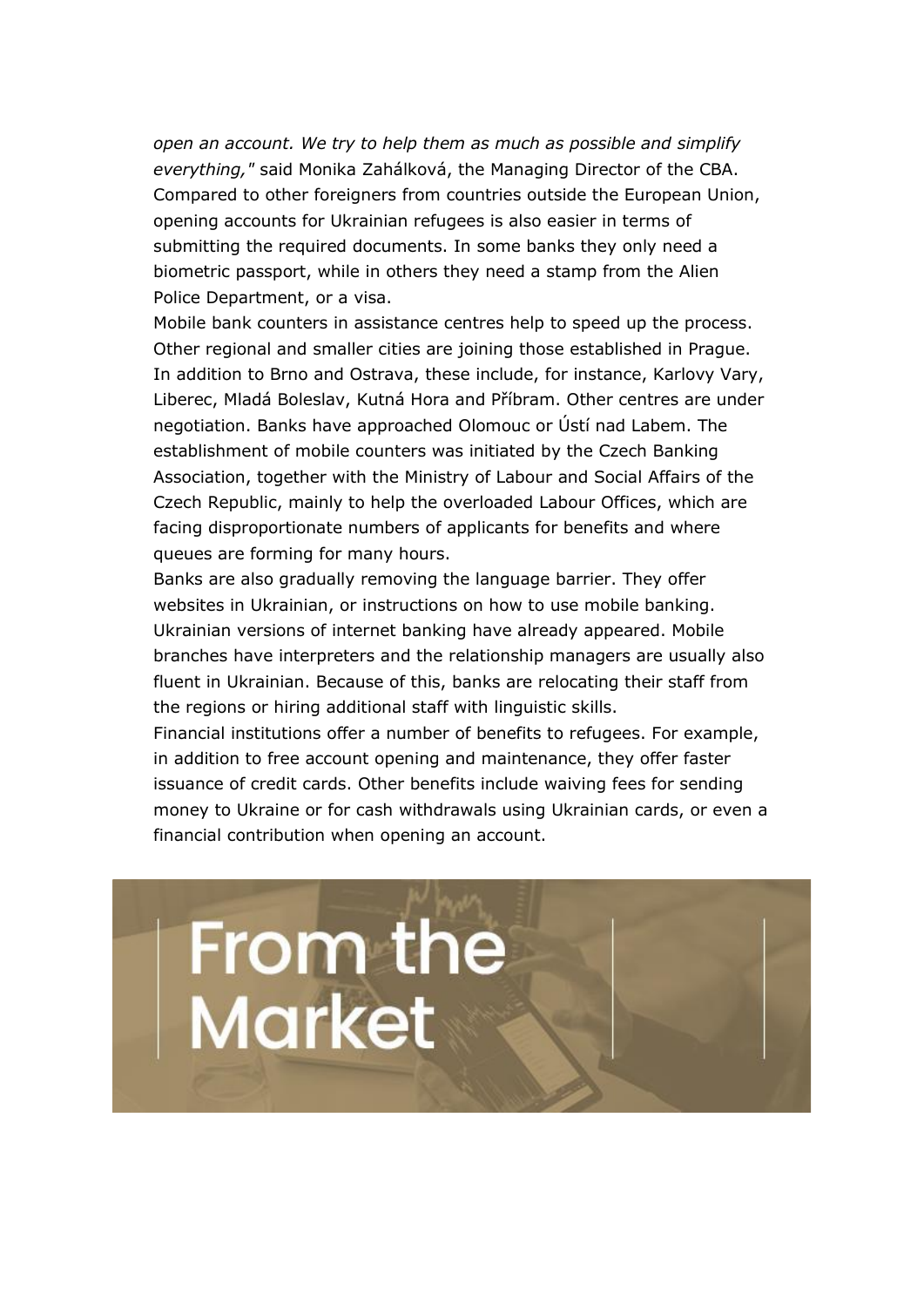# **Confidence in the economy is the lowest in almost a decade**

Russian aggression in Ukraine has caused a significant increase of uncertainty among households and entrepreneurs, according to the Czech Statistical Office's business opinion survey. [Consumer confidence](https://cbaonline.cz/ekonomicky-komentar-cba-prvni-makroindikatory-po-vypuknuti-valky-potvrzuji-citelny-propad-duvery-zejmena-mezi-domacnostmi)  [in the economy has reached its lowest level](https://cbaonline.cz/ekonomicky-komentar-cba-prvni-makroindikatory-po-vypuknuti-valky-potvrzuji-citelny-propad-duvery-zejmena-mezi-domacnostmi) since 2013. In particular, households' fears of price increases rose significantly, reaching the highest level in the history of these surveys (since 2003). Consumers also expect the economic situation and their own financial situation to worsen. The level of confidence among businesses has so far sunk less sharply than among consumers in March. It has declined mainly in industry and in building industry, and to a lesser extent in retail trade, while it rose slightly in services, where the outlook for demand expected in the next 3 months has increased. However, the outlook for future economic developments deteriorated in all business segments surveyed. Turbulent times make predictions of future economic developments difficult. The CBA now expects inflation to be around 12% this year, with a peak of around 14% in the middle of the year.

# **Household loans increased despite weakening mortgages**

According to the CNB data, [household deposits in banks increased](https://cbaonline.cz/tz-vklady-obyvatel-v-bankach-v-unoru-dale-rostly) by 5.7% year-on-year in February, and by CZK 167 billion in nominal terms. The total volume of residents' deposits now stands at CZK 3.067 trillion. Despite a gradual decline in interest in mortgages, loans to households increased by 10.9% year-on-year, to CZK 1.972 trillion in February. The resulting balance thus stands at about CZK 1.095 trillion. In February, there was brisk month-on-month activity in corporate loans, which increased by more than CZK 49 billion (+4.14%), an increase of 9.14% year-on-year. At the same time, deposits held by corporations at banking institutions also increased to CZK 1.324 trillion. The resulting balance vis-à-vis banks thus ended at CZK 87.4 billion.

# **CBA warns against bazaar frauds**

The Czech Republic is experiencing yet another wave of hackers' attacks. The number of so-called [bazaar frauds has skyrocketed, increasing](https://cbaonline.cz/cba-opet-varuje-pred-podvodniky-tentokrat-v-internetovych-bazarech)  [tenfold in the last month alone.](https://cbaonline.cz/cba-opet-varuje-pred-podvodniky-tentokrat-v-internetovych-bazarech) Attackers target mainly vendors who choose the so-called secure payment method, i.e. sending money from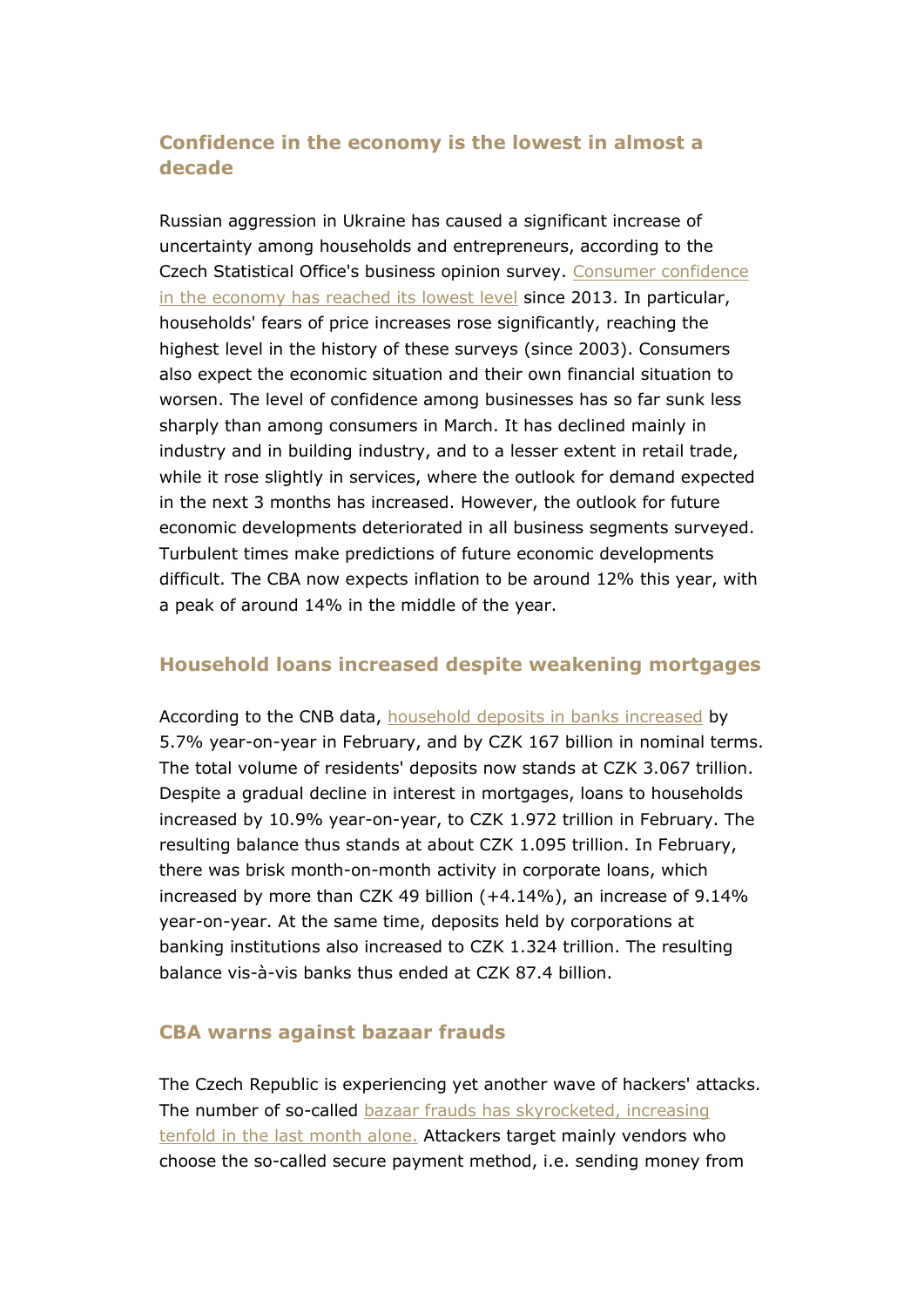card to card, for example through the so-called wallet of the selected bazaar. Clients of the VINTED bazaar should be particularly careful. These attacks are crafty mainly because the people who are deceived in this case are people who are trying to sell their goods and who are approached by a buyer. Therefore, they are more cooperative and fill in their card and access details. The principle is usually the same. The seller is usually contacted via WhatsApp by the counterparty saying that they want to make a payment for the goods using a credit card and sending the seller a link where to fill in the card details to receive the money. The CBA warns that customers should never access banks' websites from the links sent and respond to requests to fill in access details. Another sign of a potential fraud is the strict refusal to accept any payment method other than through a "secure payment gateway".

# **Mortgages are subject to stricter conditions**

The Czech National Bank's new, [stricter conditions for mortgage lending](https://www.cnb.cz/cs/cnb-news/tiskove-zpravy/CNB-nove-nastavi-limity-ukazatelu-LTV-DTI-a-DSTI-u-hypotecnich-uveru-zvysi-i-proticyklickou-kapitalovou-rezervu-na-2-/)  [have come into force](https://www.cnb.cz/cs/cnb-news/tiskove-zpravy/CNB-nove-nastavi-limity-ukazatelu-LTV-DTI-a-DSTI-u-hypotecnich-uveru-zvysi-i-proticyklickou-kapitalovou-rezervu-na-2-/) as at the beginning of April. These, together with rising interest rates, will further limit household demand for mortgage financing. Whereas until now, the conditions had only the form of a CNB recommendation, they are now required by the law. The CNB has thus reduced the mortgage loan-to-value (LTV) ratio to 80 per cent from the previous 90 per cent as of April, while restoring further income limits for mortgage lending. The limit for the DTI ratio, i.e., the applicant's total debt expressed in multiples of his/her net annual income, is 8.5 from April, and 9.5 for those under 36 years of age. The DSTI limit, the ratio between the total monthly debt service of the loan applicant and his/her net monthly income, is 45 per cent, and 50 per cent for those under 36 years of age.

# **Czech Republic exits two post-Soviet banks**

The Czech Republic will withdraw from two international banks that are relics of the Council for Mutual Economic Assistance (CMEA). The [government decided](https://www.mfcr.cz/cs/aktualne/tiskove-zpravy/2022/cr-ukonci-sve-clenstvi-ve-dvou-postsovet-46719) to withdraw from the international agreements under which the Czech Republic operates in the International Investment Bank (IIB) and the International Bank for Economic Cooperation (IBEC), and its opinion was also approved by the Chamber of Deputies. The Czech Republic has receivables in the form of paid-up capital and retained earnings in both banks with an aggregate value of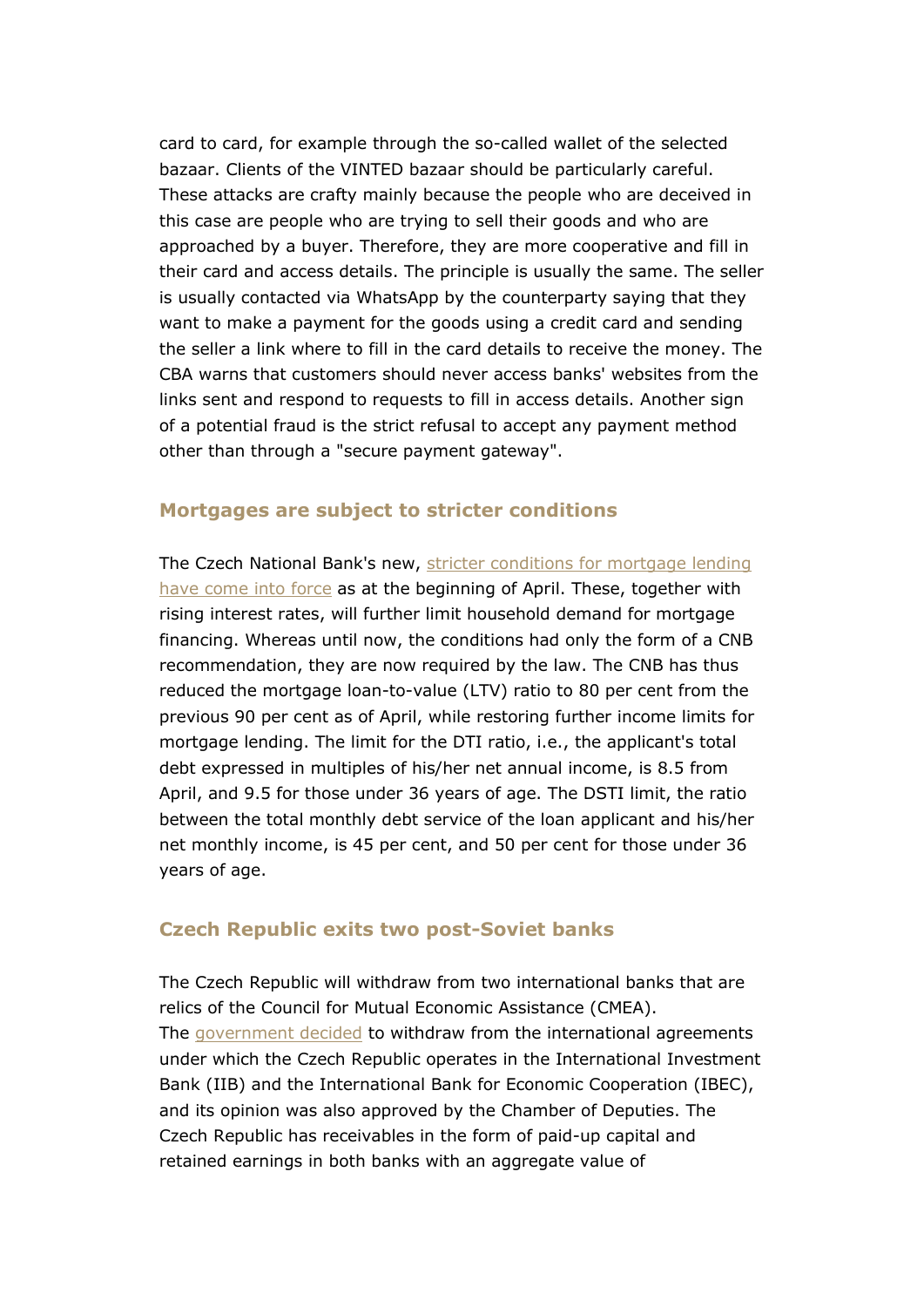approximately CZK 2 billion. According to Finance Minister Zbyněk Stanjura, the government will try to conclude a settlement agreement within the six-month notice period. If unsuccessful, it will then enforce the amount as a claim. The Czech Republic had been considering leaving the post-Soviet banks for a long time, but the decision was accelerated by Russia's aggression in Ukraine.

# **CNB confirms loss of over 37 billion**

The Bank Board of the Czech National Bank has approved the CNB's financial statements and the [CNB's financial report for 2021.](https://www.cnb.cz/cs/cnb-news/tiskove-zpravy/CNB-vykazala-za-lonsky-rok-ucetni-ztratu-377-mld.-Kc/) According to the updated figures, the central bank posted a loss of CZK 37.7 billion last year after a record profit of CZK 91.7 billion the year before. The bank's accumulated loss from previous years thus rose to CZK 75.3 billion. The economic result was mostly affected by foreign exchange losses resulting from the appreciation of the koruna at the end of last year. Overall, the CNB posted a CZK 91 billion exchange rate loss last year, compared to a profit of CZK eight billion in 2020. Income on foreign reserve assets then contributed positively to the economic result by 80 billion crowns. The most profitable part of foreign exchange assets last year were equity shares. Investments in them earned the bank a record CZK 111 billion. By contrast, the central bank recorded a loss on bonds due to a fall in their market price. In connection with the increase in interest rates, the CNB also recorded a rise in the cost of monetary operations. This burdened the Bank's financial results with interest costs paid to commercial banks, amounting to CZK 24 billion.

# **Czech banks above EU average**

The European Banking Authority (EBA) has published its [regular Risk](https://www.eba.europa.eu/eba-risk-dashboard-indicates-limited-direct-impact-eu-banks-russian-invasion-ukraine-also-points)  [Dashboard](https://www.eba.europa.eu/eba-risk-dashboard-indicates-limited-direct-impact-eu-banks-russian-invasion-ukraine-also-points) of the European banking system for the fourth quarter of 2021. A comparison of data from 131 banks in European countries shows that capital and liquidity ratios in the European Union have remained strong, profitability has stabilized at higher levels than in the prepandemic period, and the non-performing loan ratios declined further. The indicators for the Czech Republic show values above the EU average. This time, the EBA also focuses on the follow-up risks arising from the Russian invasion of Ukraine and considers the secondary effects to be more serious.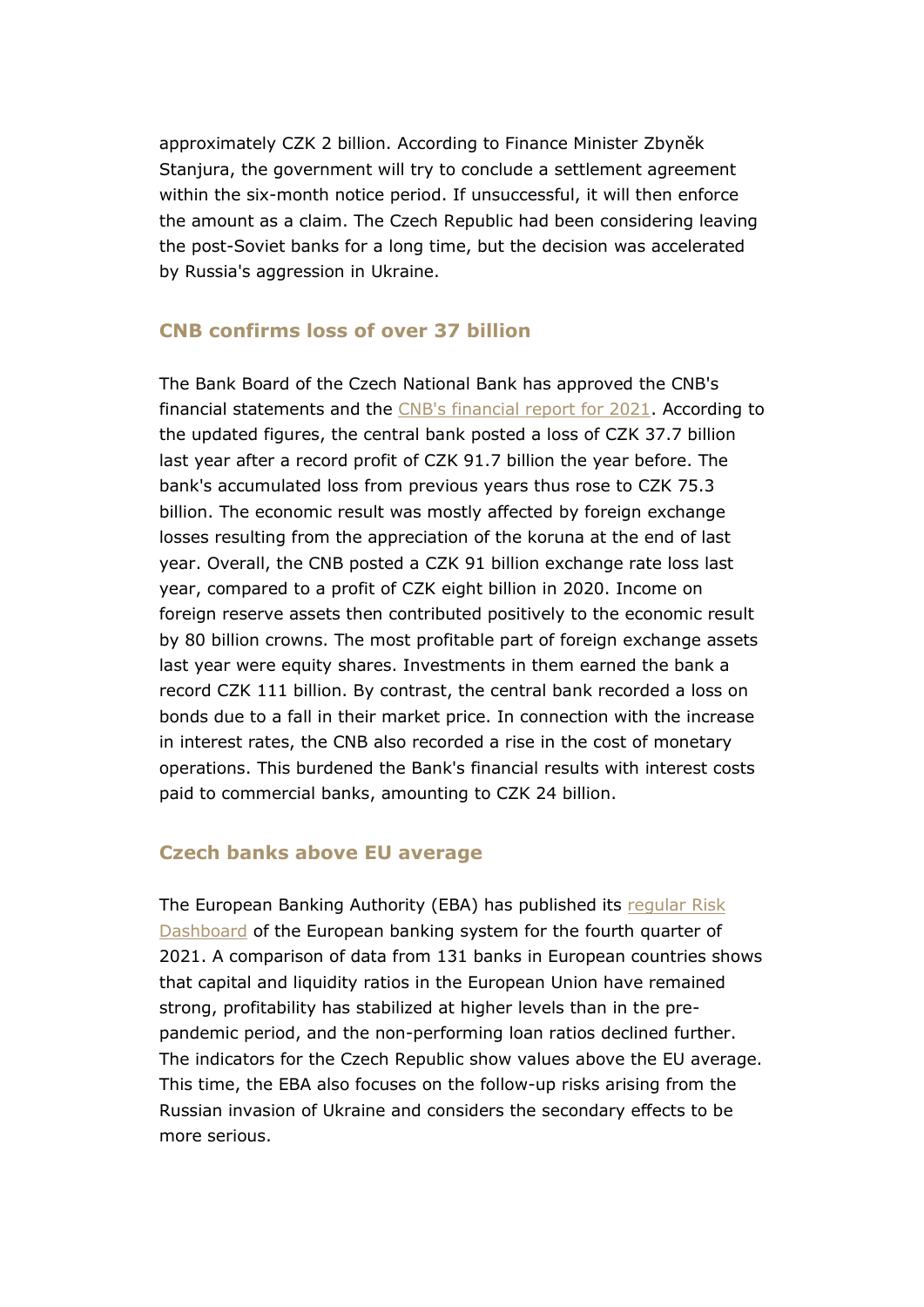# **The Number** of the Week

# 0093209320/0300 SOS Ukrajina (Člověk v tísni)

# From<br>Legislature



# **Chamber of Deputies approved amendment to the Act on the Payment System**

[An amendment to the Act on the Payment System](https://www.psp.cz/sqw/historie.sqw?o=9&t=68) has

been approved by the Chamber of Deputies. Among other things, it introduces increased supervision of providers of the Dynamic Currency Conversion (DCC) services. The service is often offered when using a credit card abroad. The cardholder has the option to benefit from an immediate conversion of the amount charged into the currency in which their bank account is held. Often, however, the exchange rate used in such a conversion is less favorable. Therefore, the EU has previously made it mandatory to show the customer not only the amount but also the exchange rate used, the fees and a comparison with the last known exchange rate of the European Central Bank. The new regulation provides for public oversight of the provision of the DCC services - by the Czech National Bank in the case of ATMs and by the Cech Trade Inspection Authority in the case of retailers - and introduces the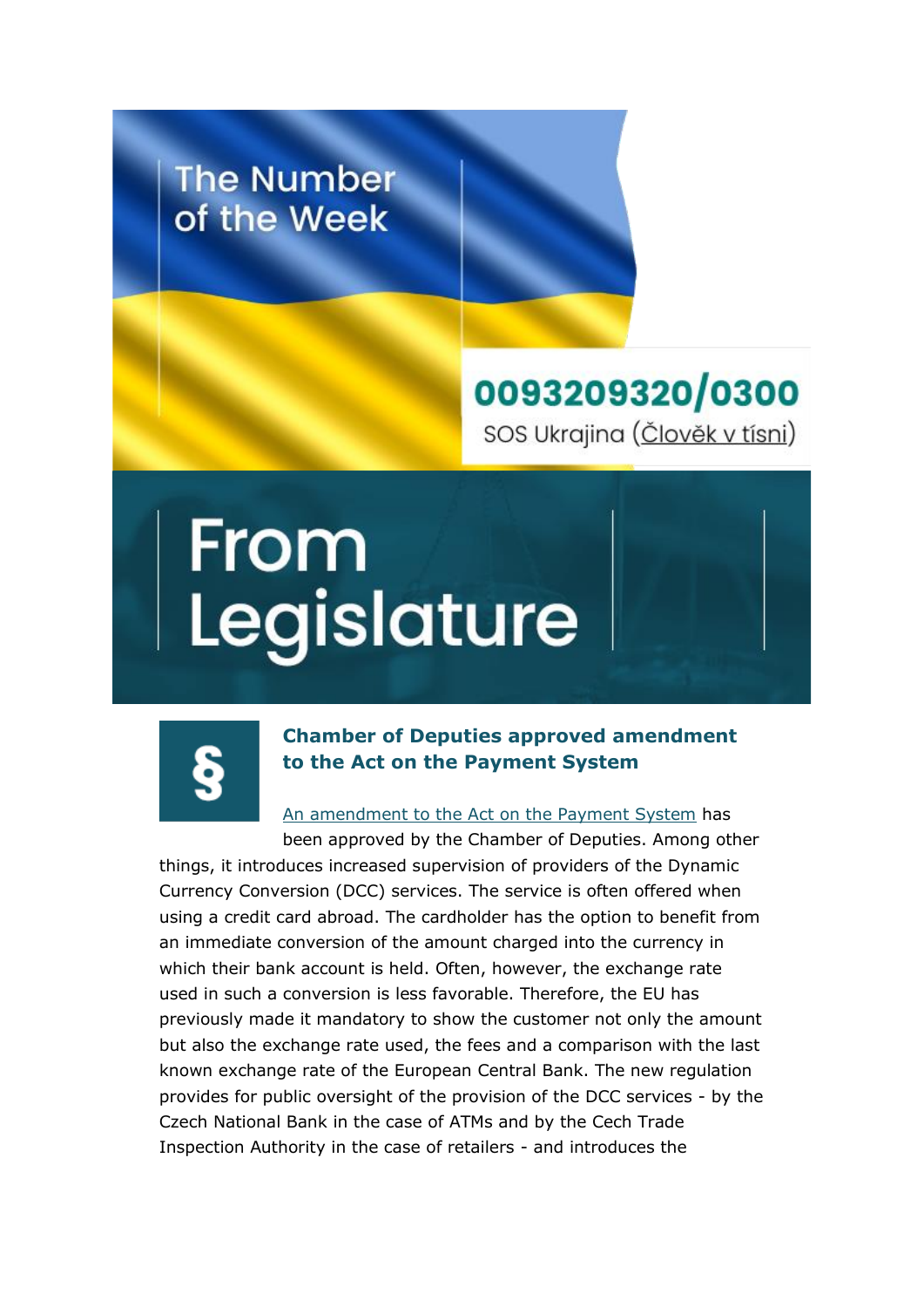obligation to have the appropriate license to operate for providers of the service.



# **The Chamber of Deputies supported tax allowances to help Ukraine**

Donations given directly to Ukraine or to local non-profit organizations there should be tax deductible. This is

envisaged in the government's [bill on tax measures](https://www.psp.cz/sqw/historie.sqw?o=9&t=173) in connection with the armed conflict in Ukraine. The bill was supported by the Chamber of Deputies in its first reading at the end of March.

The law also provides for an increase in the limit for deducting the value of donations from the tax base, both for individuals and legal entities. For the years 2020 and 2021, it was possible to reduce the tax base by up to 30 per cent for gifts given, and this increased limit for individuals is now to apply for this year as well. For legal entities, this will apply to VAT return periods ending between 1 March this year and 28 February next year.



**New questions for certification in the field of pension savings**



The CBA EDUCA proficiency tests are back to normal following the relaxation of coronavirus measures. In-person examinations are already conducted without any restrictions, even without the obligation to cover the nose and mouth with a mask. In-person examinations are held in Prague, Brno and Ostrava. Due to the great demand, we also offer a proven system of distance exams. During the month of April, we will update the exam questions and study materials for the proficiency exams pursuant to Act No. 427/2011 Coll., on supplementary pension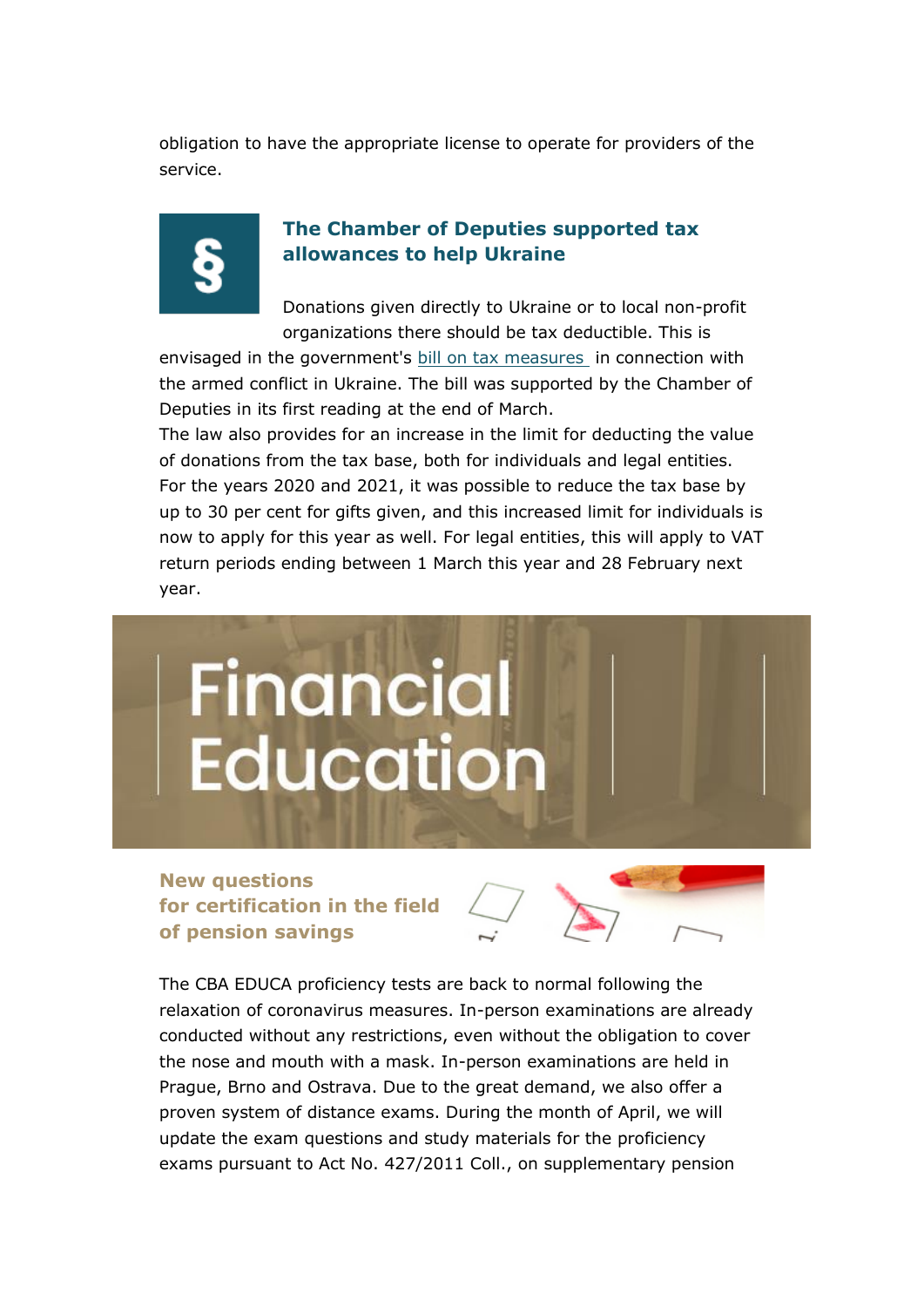savings. The new set of questions will be used from 20 April 2022. Details can be found [here.](https://www.cbaeduca.cz/ZkouskyPenze)

# **Students from Vimperk go to the European finals**



In the national round of this year's European Money Quiz (EMQ) competition, the winners were a pair of students from the fourth grade of the Vimperk General and Sports High School, Petra Hovorková and Matěj Rychecký, who qualified for the European finals. The EMQ is designed for primary school and high school students aged 13 - 15. It takes place online on the popular educational platform Kahoot! This year is the fifth year of Europe's largest financial literacy competition. The aim of EMQ is to promote financial education for young people in each European country through national banking associations. In the Czech Republic, the competition is organized by the Czech Banking Association. The European finals will take place online on 10 May and will be streamed live on YouTube.



# **Interest rates are the highest in more than twenty years**

The Bank Board of the Czech National Bank raised interest rates by 0.5 percentage point last week. This was the fifth consecutive above-standard base rate increase of more than 0.25 percentage point. The base interest rate is currently 5%, which is the highest level since 2001.The Bank Board's decision was more subtle than the recommendation of the CNB's expert section, which had been leaning towards an even sharper rate rise of 0.75%, which was also expected by the market.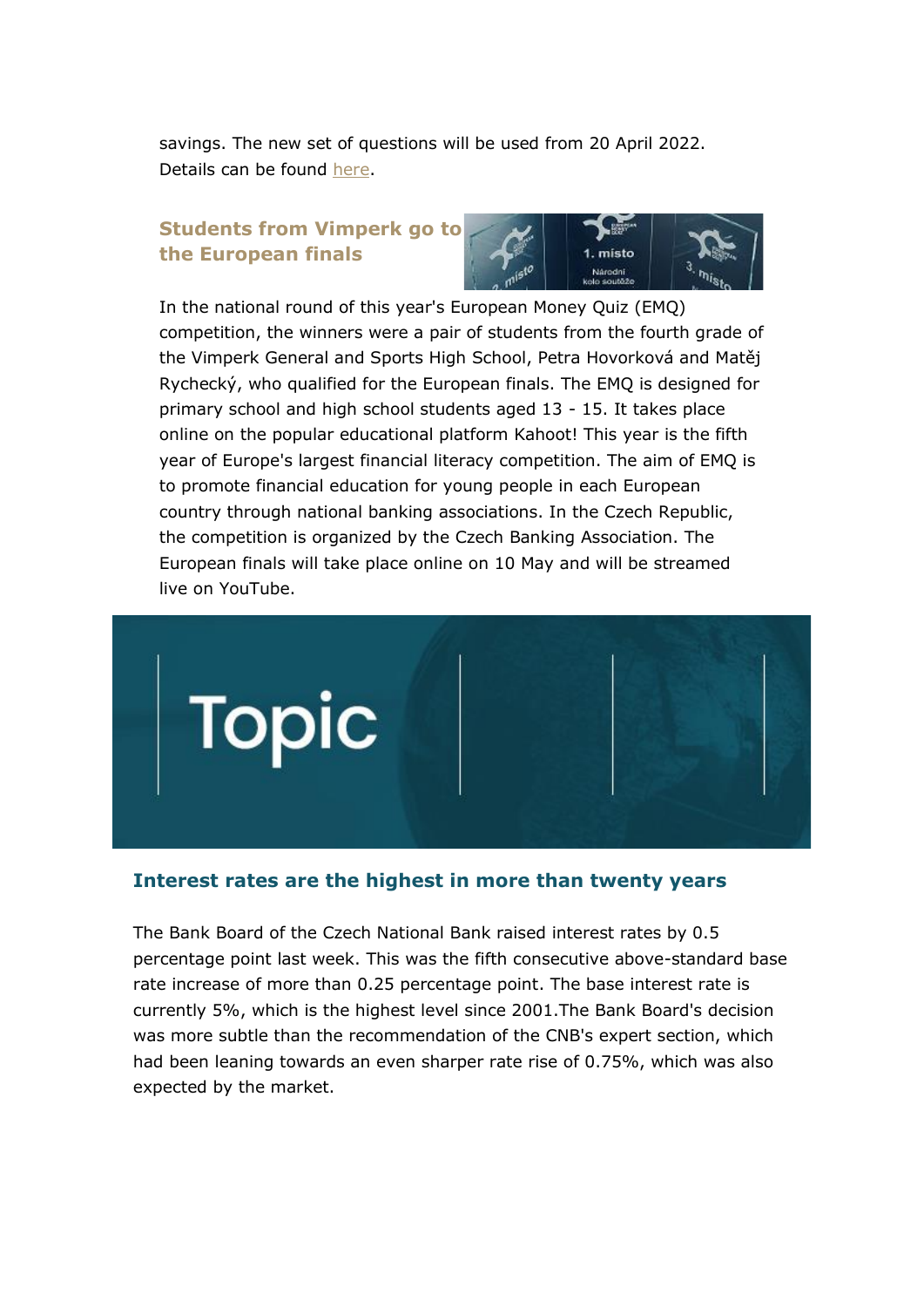# **Inflationary pressures are increasing**

The Bank Board met for the first time during the crisis in Ukraine, which further increased upward pressures on price developments. The last forecast assumed that inflation would peak in the first half of this year, but the new estimate is that inflation will continue to rise in the early spring months and remain high for the rest of the year. The peak in price growth is expected in May or June, when year-on-year inflation could reach up to 14%. Governor Jiří Rusnok said that in the latest forecast, there were markedly upside risks and uncertainties, especially in the short term, which required tighter monetary policy settings. *"Further interest rate hikes will not reverse the acceleration of inflation this year. As indicated by the first inflation figures coming in for March from neighboring countries, inflation will accelerate further on account of a number of inflationary factors related to the Russian war in Ukraine. However, by increasing rates further, the CNB is mainly trying to avoid the loosening of inflation expectations among households and businesses for the next few years, so that the rise in inflation in the Czech Republic does not last for a longer period,"* said Jakub Seidler, the Chief Economist of the Czech Banking Association.

At the same time, the Board is ready to continue increasing interest rates to anchor inflation expectations. According to the Governor, restoring price stability soon is the CNB's absolute priority, as it is a necessary condition for the long-term prosperity of the Czech economy. Currently, the market expects rates to rise to 5.5% over the next three months. After that, they will remain at that level for about a year. However, it is clear that the current extremely uncertain development may bring a number of surprises. Nevertheless, another rate hike in early May now seems quite likely.

### **Higher rate will make credit more expensive**

Interest rates on bank deposits and loans depend on central bank rates. Higher interest rates make it more expensive for businesses to borrow for investment and operations, and make it more expensive for households to borrow for housing. At the same time, mortgage rates have been increasing since the middle of last year, i.e., since the CNB started raising rates. In February, the average mortgage rate even reached its highest level since the end of 2011. *"However, it can be assumed that, just as central bank rates will probably peak around the middle or in the second half of this year, consumer and mortgage rates will closely follow this",* Zdeněk Tůma, member of the Executive Board of the Czech Banking Association and Chairman of the Supervisory Board of CSOB, told CT 24.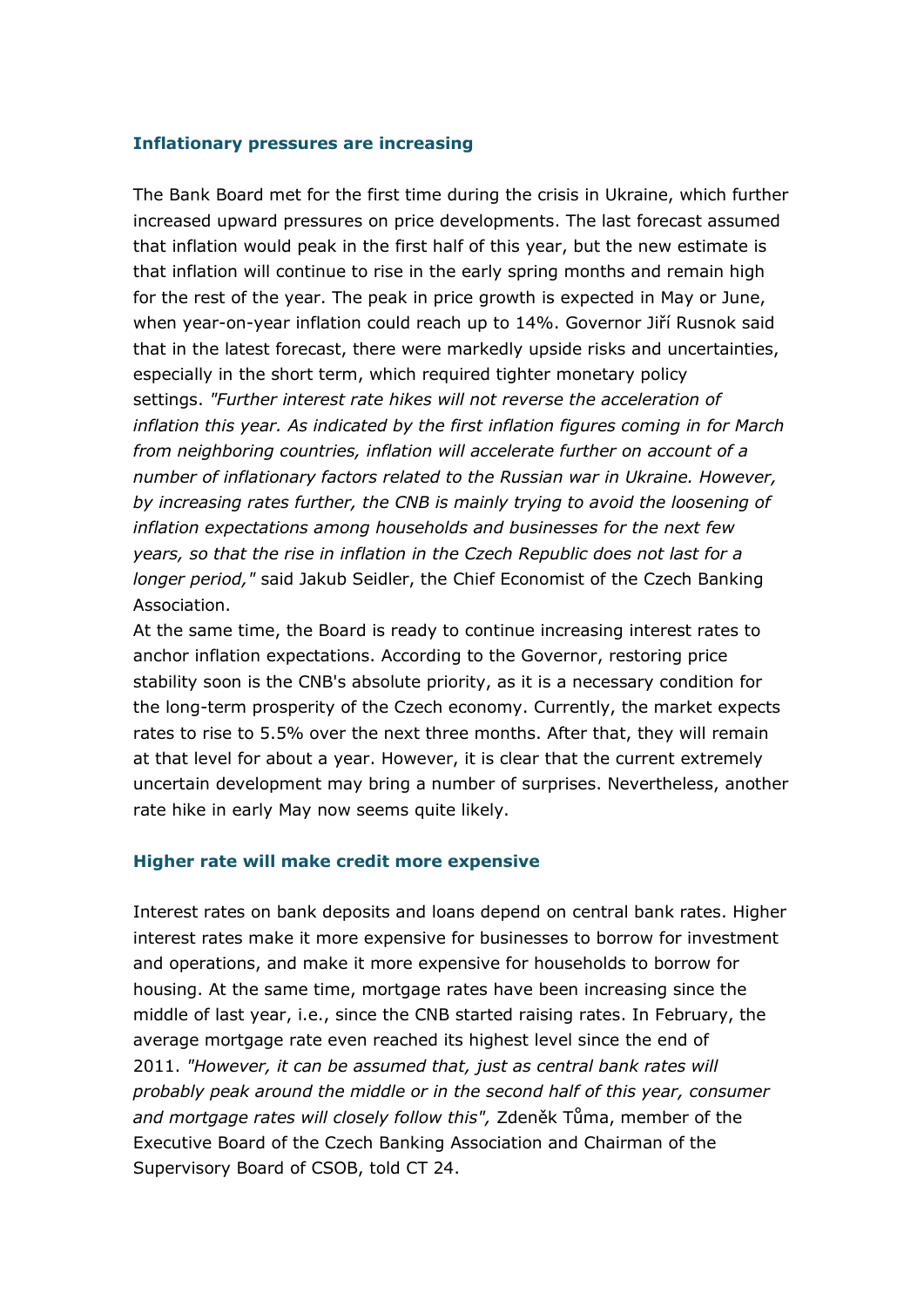However, in the longer term, interest rates will also increase in the case of savings products. Many banks already offer interest from 3% upwards on savings accounts. However, even the increase in deposit rates is not enough to keep up with current inflation.

# **So far, no exchange market intervention**

The central bank has so far suspended intervention buying-in to support the koruna. According to Jiří Rusnok, the recent action has stabilized the exchange rate. While the bank is ready to resort to interventions again, it has not yet decided whether to use the artificial appreciation of the koruna to fight inflation. *"This channel would act faster on inflation, but its "strength" would depend on how significantly would the CNB let the koruna strengthen. Given the extraordinary inflationary pressures and the size of the CNB's foreign exchange reserves of over 60% of GDP, this approach would make sense in our view,"* commented Jakub Seidler.

# **Economic growth will slow down**

The CNB expects domestic economic growth this year to slow down to 1.5%, i.e., to about half of its original estimate. The car industry in particular will be negatively affected. However, following the latest CNB decision and the further interest rate hike, it is obvious that the fight against inflation remains to be the priority for the central bank, while concerns over the undercutting of economic growth have been sidelined for the time being.